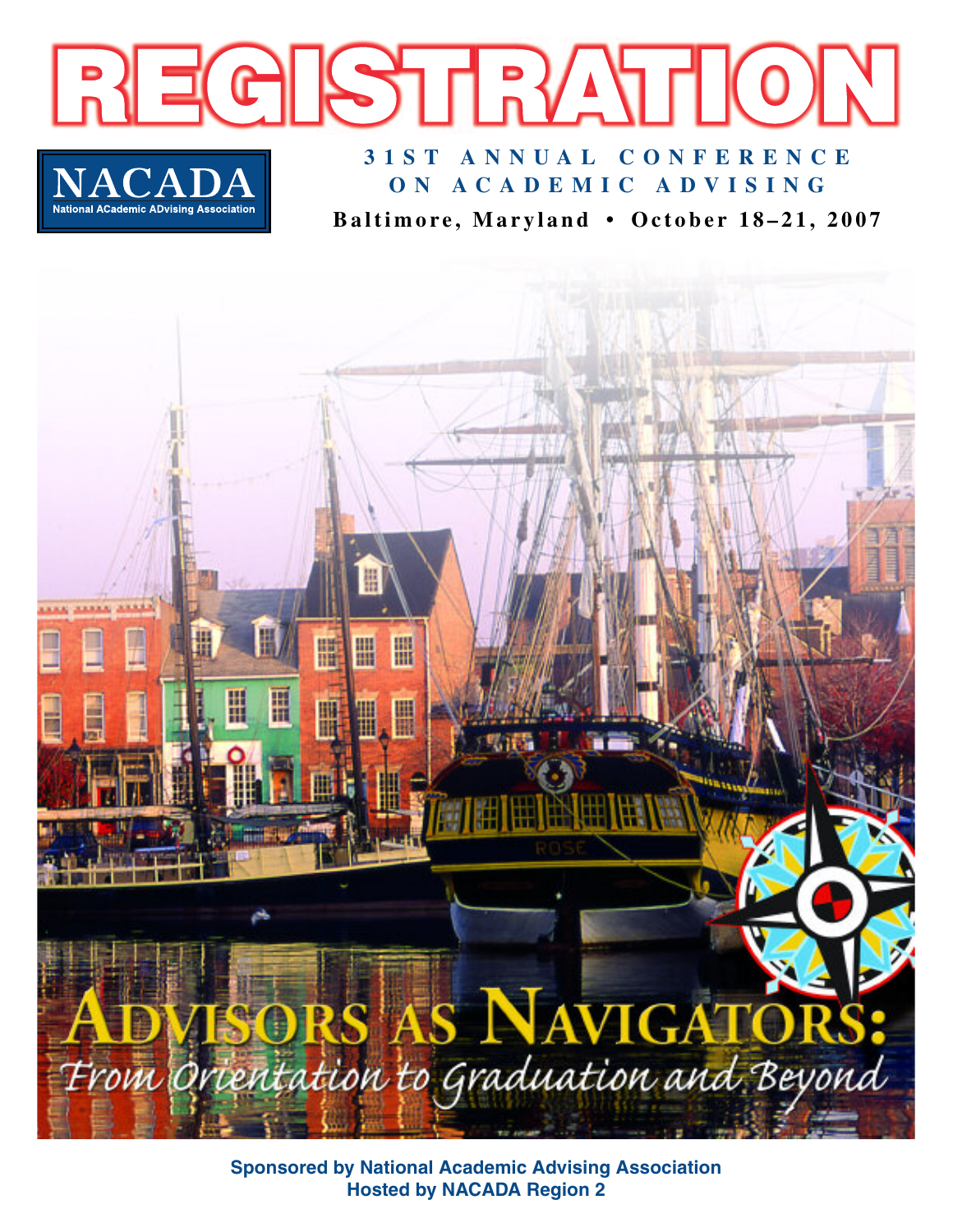![](_page_1_Picture_0.jpeg)

# Baltimore

# **NACADA Conference Invitation NACADA Conference Invitation**

If you haven't traveled to Baltimore in a few years, now is your chance to see one If you haven't traveled to Baltimore in a few years, now is your chance to see one of the most exciting and beautiful cities in the United States – from the gorgeous of the most exciting and beautiful cities in the United States – from the gorgeous views of the harbor to the exciting world renowned Baltimore aquarium.While you're views of the harbor to the exciting world renowned Baltimore aquarium.While you're at it, you can contribute to an exciting look at academic advising and how it can help at it, you can contribute to an exciting look at academic advising and how it can help transform the face of higher education. The 31st Annual Conference on Academic transform the face of higher education. The 31st Annual Conference on Academic Advising will be held October 18-21 in the Baltimore Convention Center and the Hyatt Advising will be held October 18-21 in the Baltimore Convention Center and the Hyatt Regency. This year's conference theme is Advisors as Navigators: From Orientation to Graduation and Beyond. to Graduation and Beyond.

Academic advisors assist students as they navigate the sometimes choppy colle-Academic advisors assist students as they navigate the sometimes choppy collegiate waters.As academic advisors, we provide the navigational tools that students giate waters. As academic advisors, we provide the navigational tools that students need to complete their journey successfully. Our roles are essential to the success need to complete their journey successfully. Our roles are essential to the success and persistence of our students through our work in creating valuable learning and persistence of our students through our work in creating valuable learning experiences and discovering with them the various avenues to become engaged experiences and discovering with them the various avenues to become engaged with our campuses and their education. This year's conference focuses clearly on with our campuses and their education. This year's conference focuses clearly on our role as navigators and the strategies we can use to continually strengthen the part we play in student's lives. part we play in student's lives.

During the conference, you will find plenty of experiences to help you grow as a pro-During the conference, you will find plenty of experiences to help you grow as a professional.You might find it in one of more than 350 session offerings or in conver-fessional. You might find it in one of more than 350 session offerings or in conversation with colleagues over dinner. Plan to spend some relaxing time outside of the sation with colleagues over dinner. Plan to spend some relaxing time outside of the conference eating at one of the hundreds of great restaurants, visiting some of the conference eating at one of the hundreds of great restaurants, visiting some of the historical sites or simply walking along the harbor. Join us in Baltimore as we come historical sites or simply walking along the harbor. Join us in Baltimore as we come together to share our insights and experiences as advisors and navigators! together to share our insights and experiences as advisors and navigators!

*Susan Campbell* NACADA President

*Bobbie Flaherty* NACADA Executive Director

 $\mathring{\downarrow}$ 

 $\sqrt{L}$ 

*Stacy Woycheck* 2007 Annual Conference Chair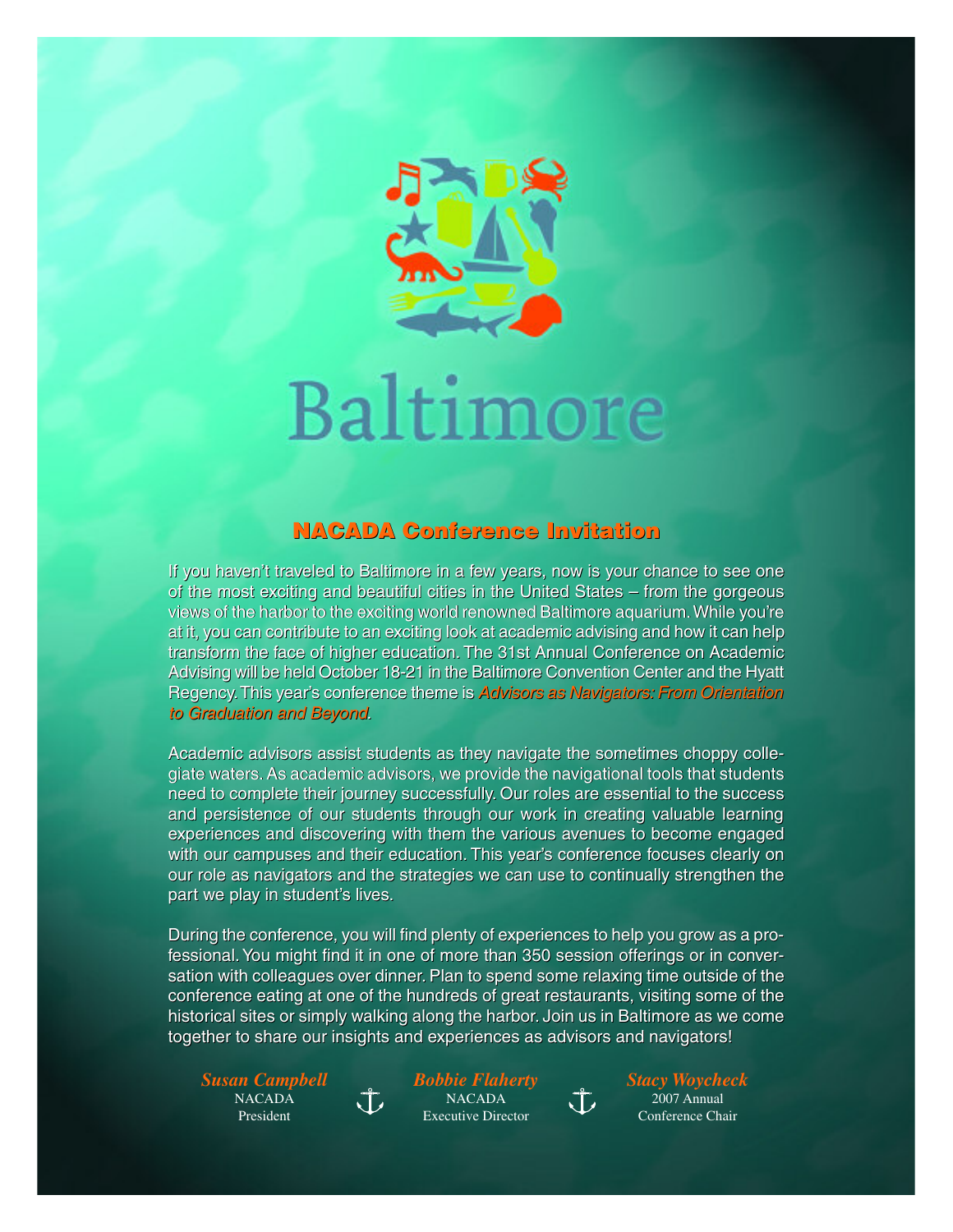#### **Conference Overview**

# **Thursday, October 18**

| $9:00 \text{ am}-5:15 \text{ pm}$ | Pre-conference Workshops                                |
|-----------------------------------|---------------------------------------------------------|
| $7:00 - 8:30$ pm                  | <i>Patrick T. Terenzini</i> —Opening Keynote<br>Address |
| $8:30-10:30$ pm                   | <b>Welcome Reception</b>                                |

#### **Friday, October 19**

| $7:30 - 8:30$ am                    | <b>Buffet Breakfast</b><br><b>Commission/Interest Group Fair</b> |
|-------------------------------------|------------------------------------------------------------------|
| $8:00 \text{ am} - 4:30 \text{ pm}$ | Exhibits                                                         |
| $8:45-9:45$ am                      | 27 Individual Sessions                                           |
| $10:00-11:00$ am                    | 27 Individual Sessions                                           |
| $11:15$ am-12:15 pm                 | 27 Individual Sessions                                           |
| $12:15-1:45$ pm                     | Lunch on your own                                                |
| $2:00-3:00$ pm                      | 27 Individual Sessions                                           |
| $3:15-4:15$ pm                      | 27 Individual Sessions                                           |
| $4:30-5:30$ pm                      | <b>Region Meetings</b>                                           |
|                                     |                                                                  |
|                                     |                                                                  |

## **Saturday, October 20**

| $7:15 - 8:30$ am                    | <b>Buffet Breakfast</b><br><b>Poster Session</b> |
|-------------------------------------|--------------------------------------------------|
| $8:45-10:00$ am                     | <i>Sharon Fries-Britt</i> —Keynote Address       |
| $8:00 \text{ am} - 4:30 \text{ pm}$ | Exhibits                                         |
| $10:15-11:15$ am                    | 27 Individual Sessions                           |
| 11:30 am $-12:30$ pm                | 27 Individual Sessions                           |
| $12:30 - 2:00$ pm                   | Lunch on your own                                |
| $2:00-3:00$ pm                      | 27 Individual Sessions                           |
| $3:15-4:15$ pm                      | 27 Individual Sessions                           |
| $4:30-5:30$ pm                      | 27 Individual Sessions                           |
| $5:45-6:15$ pm                      | Annual NACADA Business Meeting                   |

#### **Sunday, October 21**

| $7:00 - 8:00$ am | <b>Buffet Breakfast</b>           |
|------------------|-----------------------------------|
| $7:00 - 8:00$ am | <b>Breakfast for New Advisors</b> |
| $8:00-9:00$ am   | 27 Individual Sessions            |
| $9:15-10:15$ am  | 27 Individual Sessions            |
| $10:30-11:30$ am | 27 Individual Sessions            |
| $11:30$ am       | Conference Ends                   |

#### **Looking For . . .**

| Conference Registration Form 38 Member Career Services. 7          |  |
|--------------------------------------------------------------------|--|
| Ground Transportation to Hotels  4 Pre-conference Workshops  29–36 |  |

#### **This brochure, plus updated conference information may be viewed at** *www.nacada.ksu.edu*

#### **2007 Baltimore Conference Program Committee**

**Stacy Woycheck** University of Maryland, College Park *Conference Chair*

**Bill Elliot** Harford Community College *Pre-conference Workshops*

**Karen Lewis** University of Maryland, Baltimore County *Concurrent Sessions*

> **Bruce Norris** West Chester University *Poster Session*

**Susan Fread** Lehigh Carbon Community College *Panel Sessions*

**Karen Archambault-Crim** Brookdale Community College *Exhibits*

**Paulette Kashiri** Virginia Commonwealth University *Evaluations*

**Bethany Spore** and **Paula Ashby** University of Maryland, Baltimore County *Volunteers*

> **Kathie Sindt** Johns Hopkins University *Hospitality*

All photos courtesy of the Baltimore Area Convention & Visitors Association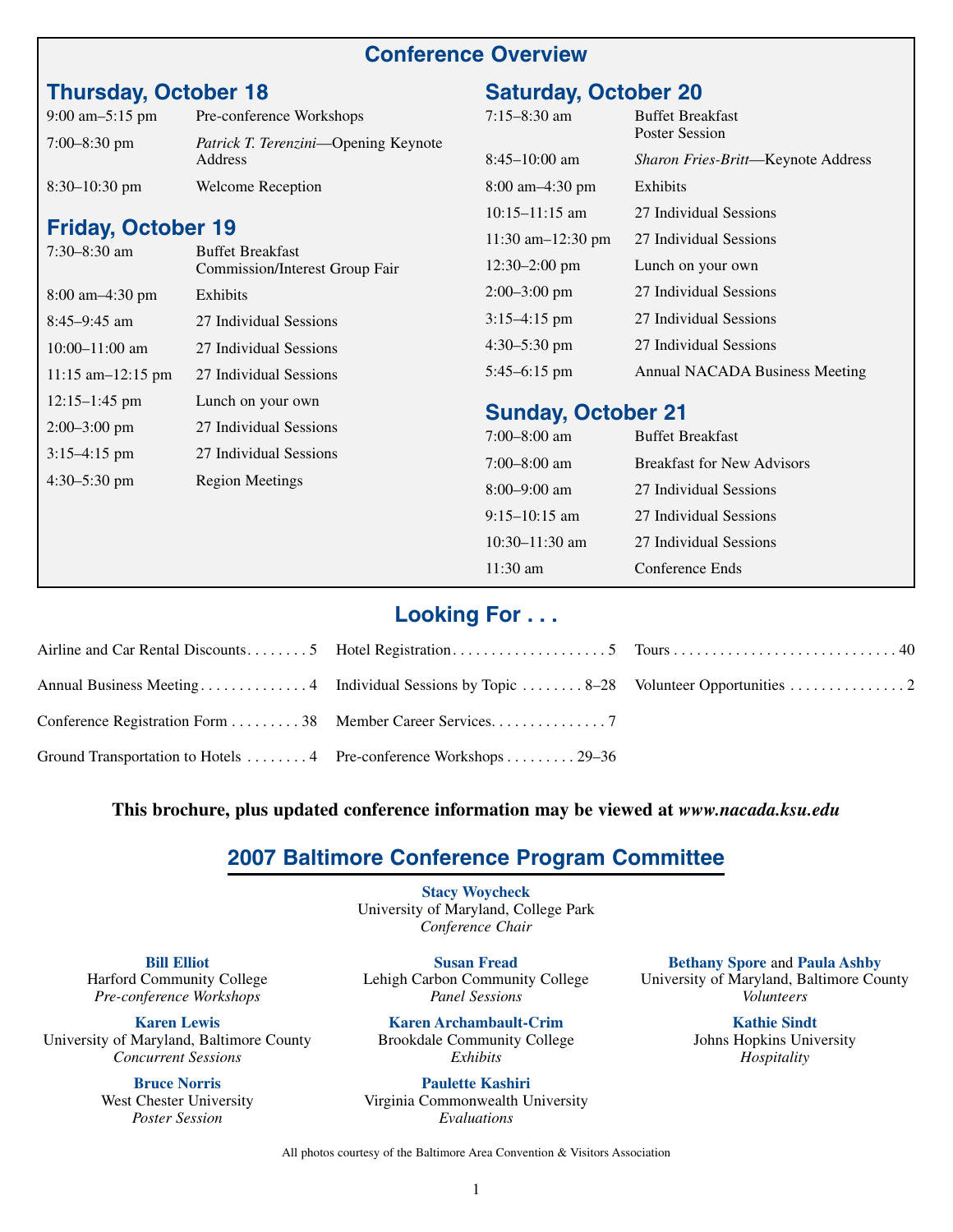# **About NACADA**

The National Academic Advising Association grew out of the first National Conference on Academic Advising in 1977 and now has nearly 10,000 members representing every state, Canada, Puerto Rico, US Virgin Islands, and other countries. Members represent higher education institutions across the spectrum of Carnegie college classifications and include professional advisors, counselors, faculty, administrators, and graduate students working to ensure the educational development of higher education.

NACADA strives to enhance academic advising by supporting:

- Numerous electronic communication lists
- Active Involvement/Leadership
- Opportunities
- Awards Program
- Commissions/Interest Groups (to address specific advising interests)
- Institutes (Administrators, Assessment, Summer, Student Athletes)
- Topical Seminars & Webinars
- Conferences (regional and annual)
- Consultants Bureau (assistance to institutions interested in enhancing advising services on campus)
- Member Career Services
- National Clearinghouse for Academic Advising (repository and distribution center for information)
- Networking and Professional Identity
- Publications (refereed *NACADA Journal*, *Academic Advising Today* quarterly newsletter, monographs, books, CDs and DVDs)
- Research Grants
- Scholarships
- Videos on Academic Advising to Foster Retention and Advisor Training

For more information, contact:

#### NACADA

Kansas State University 2323 Anderson Avenue Ste. 225 Manhattan, KS 66502-2912 Ph: (785) 532-5717 FX: (785) 532-7732 E-mail: *nacada@ksu.edu* Web: *www.nacada.ksu.edu*

#### **About Baltimore**

Discover Baltimore, a colorful, dynamic city on the harbor whose central hub and laid-back vibe allow for easy access to all the city has to offer—a myriad of worldclass attractions and restaurants to suit every palate. Sample local favorites from the Chesapeake Bay, explore a variety of ethnic cuisines, or just grab a pizza or burger.

The Inner Harbor has been at the city's heart since its transformation in the 1980s from wharves to a superlative cultural, entertainment and shopping district. The Inner Harbor today attracts millions of tourists annually to Harbor Place, the National Aquarium in Baltimore, the Maryland Science Center, the USS Constellation, the Power Plant, and more.

The Inner Harbor is only one of Baltimore's many treasures; plan to venture beyond its boundaries into the neighborhoods that make Baltimore unique, each with its own history, culture and cuisine. Travel north for internationally acclaimed performing and visual arts, churches and schools. Go east for even more antiques, shops, pubs, restaurants and a glimpse of Baltimore's African-American and maritime history. To the south, museums and historical parks afford fabulous views of the Inner Harbor and the port. And to the west you'll find the baseball and football stadiums, plus fascinating new museums.

Baltimore has no shortage of appealing attractions and remarkable historic sites. By day, peruse treasures at a museum, delight in the aquatic antics of marine animals or pay tribute at the birthplace of our national anthem. Then spend the evening enjoying a performance at one of Baltimore's many theaters.

You'll love the convenience of Baltimore it's so easy to get around. All of the conference hotels are within walking distance of most everything you want to see and do. Don't like to walk? No problem—you can hop aboard a water taxi or trolley for an easy and pleasing way to explore a variety of waterfront attractions.

Visit *www.baltimore.org* for a wealth of information on what to see and do after conference hours. Come to Baltimore, and Get in on It!

# **Volunteer Opportunities**

At this year's conference we have many opportunities for participants to get involved. It doesn't have to be an all-day commitment; a couple of hours would be helpful. It's a good way to meet new people. If you are interested in serving as a volunteer (helping at the hospitality desk, assisting with the evaluation process, etc.), please contact *Bethany Spore* or *Paula Ashby*, University of Maryland, Baltimore County: *bethany.spore@umbc.edu* or *ashby@umbc.edu*. Be sure to mention in the e-mail if there is a particular area/time in which you would like to volunteer or if you are open to any assignment.

# **Baltimore Hospitality/ Volunteer Center**

The Hospitality Desk will be open daily throughout the conference from 4:00 p.m. Wednesday, October 17, through Sunday 11:30 a.m. October 21. Plan to visit the Hospitality Desk in the Convention Center, room 310, inside the exhibit hall. There will be knowledgeable volunteers with information about local attractions and restaurants.

#### **Dinner Group Sign Up**

If you'd like to meet other attendees and perhaps share dinner or evening entertainment opportunities, come to the Hospitality Desk in the Convention Center, room 310, inside the exhibit hall. Volunteers will have restaurant suggestions and sign up sheets to facilitate forming informal dinner groups

#### **NACADA "School Spirit" Day**

Friday is Spirit Day at the conference. Show your school spirit on Friday, October 19 by wearing a rugby, polo shirt or T-shirt from your institution. Join the fun and see how many different schools are represented!

#### **Conference Attire**

Comfortable and casual best describe the "dress code" at NACADA annual conferences. Wear comfortable shoes—sessions will be both in the Hyatt Regency Hotel and the Convention Center. Learning and networking are emphasized, not a formal dress code.

# **NACADA Annual Awards Program**

The Annual Awards Program honors the people, programs, institutions, and technology innovations making significant contributions to the field of academic advising. A special Awards Reception will be held for award recipients and their invited guests on Thursday afternoon prior to the opening general session of the annual conference.

Award recipients will also be recognized as a group at the opening general session, on posters with photos of the awardees displayed throughout the conference, and in a special booklet listing all award recipients that will be included in the conference registration materials. There will be several other opportunities for conference attendees to acknowledge and honor their colleagues, such as during the Region, Commission, and Interest Group meetings, as well as at the opening night's Welcome Reception.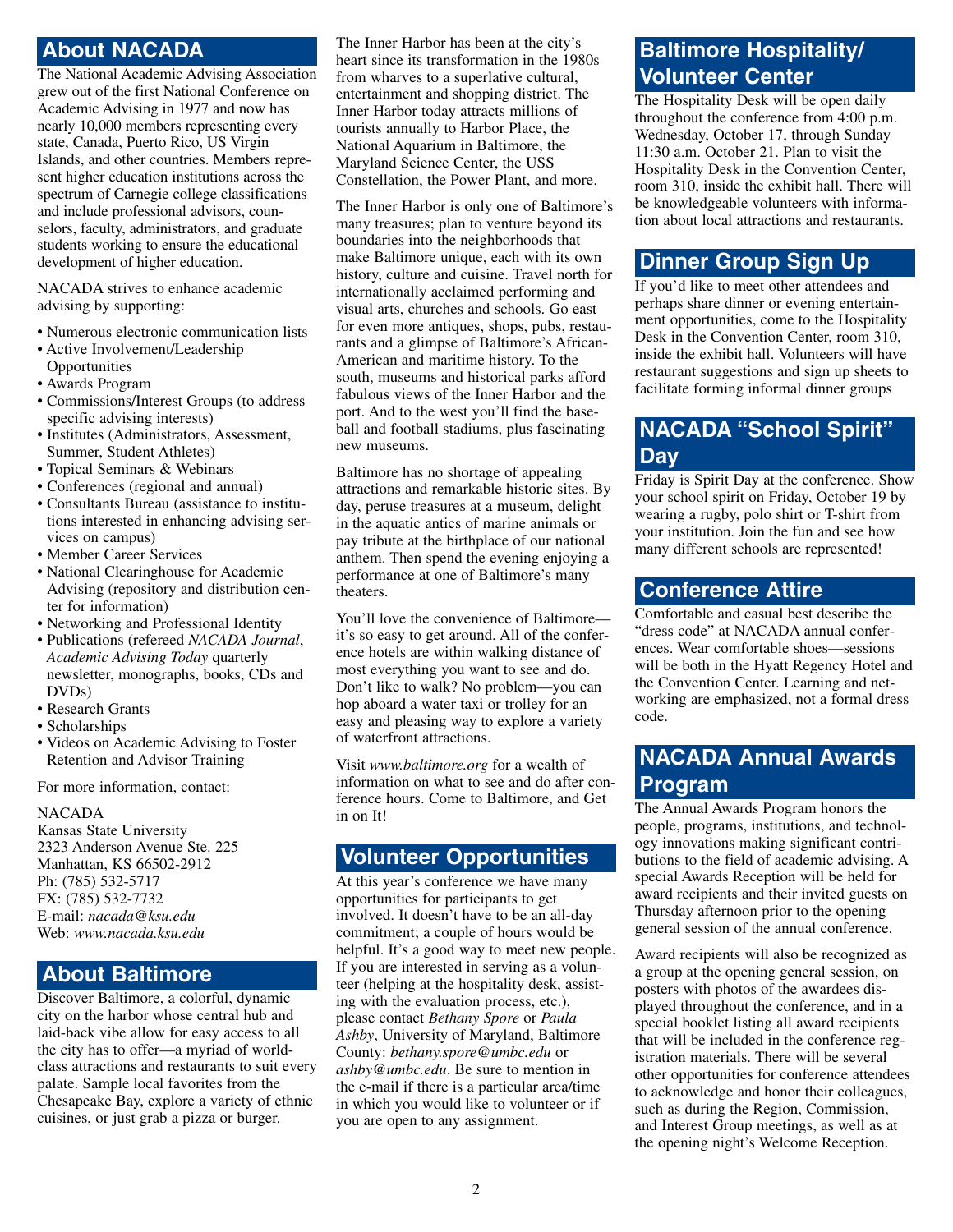#### **Conference Highlights**

#### **Commission/Interest Group Fair & Breakfast**

All NACADA members are given the opportunity to join commissions and interest groups each year, (up to a total of four) but when making their selection, often some members are not fully aware of what our commissions and interest groups have to offer. On **Friday, October 19, from 7:15–8:30 a.m.** we will host the eighth annual Commission /Interest Group Fair. Each commission and interest group will have an informational table with material concerning the group's goals and activities and how you can get involved. Come join the commissions and interest groups in this excellent opportunity to meet and network with your colleagues during a full buffet breakfast. All attendees are invited, whether or not you have joined any commissions or interest groups. The buffet breakfast is included in the conference registration fee.

## **Poster Sessions**

On **Saturday, October 20, from 7:15– 8:30 a.m.** we will be focusing on our excellent poster sessions which will be built around a buffet breakfast for all participants. Poster presenters will have an opportunity to discuss their presentations with participants one-on-one or in small groups to facilitate sharing valuable information. The buffet breakfast is included in the conference fee.

#### **Breakfast for New Advisors**

NACADA invites all those who have been advising three or fewer years to join NACADA Leaders for a buffet breakfast **7:00–8:00 a.m. on Sunday, October 21**.

It will be a chance for new advisors (professional, faculty, or peer), to meet and join in the discussion on how NACADA can support new advising professionals in their careers and in their work with students. The Chair of the New Advising Professionals Interest Group will also be in attendance to meet all participants.

#### **NACADA Choir**

Join the NACADA choir for another thrilling performance! Bruce Norris will coordinate and direct the eighth annual NACADA choir performance at the **8:45 a.m. Plenary Session on Saturday, October 20**. First-time and returning singers of all abilities are welcome. Come join the fun!

We will rehearse **5:30–6:30 p.m. Friday, October 19, right after the Regional Meetings**. Some of us may want to then explore dinner options together. We'll warm-up at 7:00 a.m. Saturday, just prior to performing. You will have time to visit the Poster Session after the warm up.

It's not necessary to register in advance. Check at the conference registration area for rehearsal locations—they will also be listed in the onsite conference program. Please join us; you'll have a blast! If you have any questions, email Bruce Norris: *bnorris@wcupa.edu*

#### **Involvement in NACADA: Charting Your Route**

Whether you are a new or seasoned advisor, involvement in NACADA is an excellent step toward becoming successful in your profession. NACADA offers a variety of opportunities for involvement that include, but are not limited to, elected leadership positions. Consider volunteering for various regional and commission activities and steering committees; serving

on national committees; making a conference presentation; writing for the NACADA Newsletter, *Journal*, or Clearinghouse; or applying to the NACADA Consultants Bureau. NACADA encourages involvement from our diverse membership in all areas of the association.

This panel features Board and Division members who will explain the range of options for involvement in NACADA, how they became involved, and how Association activities contributed to success in their careers. You're invited to attend this panel discussion **Saturday, October 20, from 11:30 a.m–12:30 p.m.**

#### **NACADA "Hot Topic" Sessions**

Plan to attend one of the "Hot Topic" sessions presented by many NACADA Commissions and Interest Groups on **Sunday, 11:15 a.m.–12:15 p.m.** A variety of interesting and thought-provoking topics will be discussed. Having these "Hot Topics" as part of the closing concurrent sessions should provide a strong quality end to the conference, increase participation in the last sessions of the conference, and provide Commissions and Interest Groups an opportunity to gain additional exposure. These "Hot Topic" sessions will provide a forum for discussion on a major issue as well as serving as an additional opportunity for members to network one last time.

Many Commission and Interest Group leaders have chosen a specific "Hot Topic" to be addressed. Those sessions are identified in this brochure under the appropriate track. Don't miss out on this unique opportunity!

## **Special Appreciation**

Thanks are extended to the **College of Education at Kansas State University** for its continuing support of NACADA's Executive Office.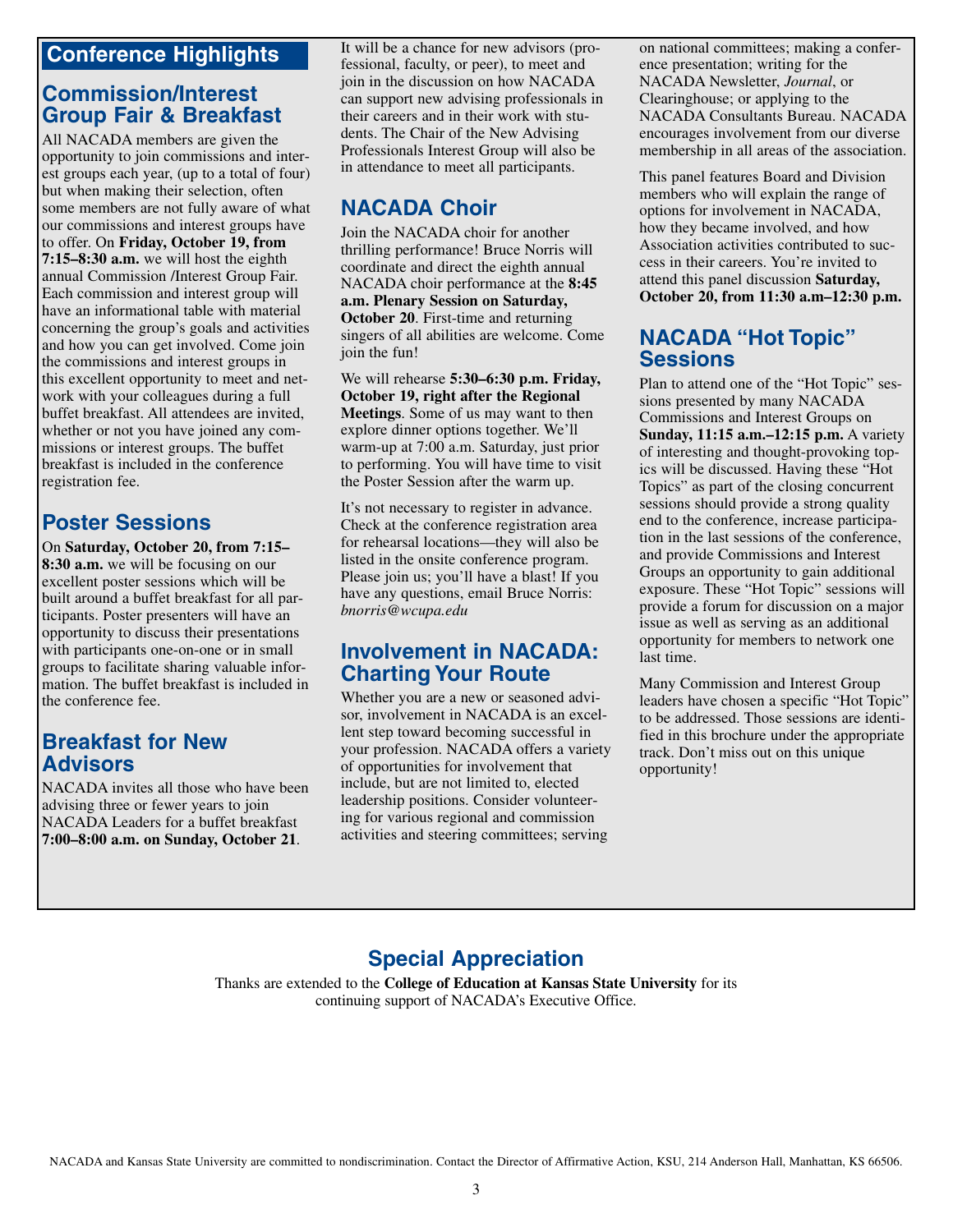#### **Region Meetings**

Come to one of the ten Region Meetings on **Friday, October 19, from 4:30–5:30 p.m.** A region meeting is your opportunity as a colleague to informally discuss issues and topics that affect your region, network with one another, hear about what's up and coming in your region, learn how to get more involved in NACADA, stay informed, and to generate ideas for the upcoming year.

## **Commission and Interest Group Meetings**

These sessions scheduled throughout the conference focus on specific aspects of advising. Plan to share ideas, develop resources, and identify topics for future regional and annual conference sessions.

# **NACADA Annual Business Meeting**

The NACADA Annual Business Meeting will include a summary of current issues and initiatives. Participants will have the opportunity to share questions and comments. The Annual Business Meeting will be held **Saturday, October 20th, from 5:45–6:15 p.m.** Plan to attend and take this opportunity to hear about the path NACADA is planning for the future and provide feedback as to what you would like from the organization.

#### **Exhibits**

The Exhibit Hall, Convention Center rooms 307-310, will be open **Friday, 8:00 a.m.– 12:15 p.m. and 1:30–4:30 p.m.; Saturday, 8:00 a.m.-12:15 p.m. and 1:30–4:30 p.m.; and Sunday 8:00–11:30 a.m. (only the NACADA booth is open on Sunday)** Vendors with products and services of interest to advisors will be attending the conference. Exhibitors will be listed in the conference program.

The Exhibit Hall will also feature NACADA publications and promotional items for sale and the Cyber Café.

#### **Continuing Education Units**

NACADA is recognized by the National Board for Certified Counselors to offer continuing education units (CEUs) for National Certified Counselors. It is the responsibility of the attendee to abide by NBCC Continuing Education Guidelines. Information will be available at the conference registration desk.

# **Special Door Prizes!**

Door prizes will be awarded and winners' names posted at the NACADA registration area and exhibit booth. Prizes include a free registration to the 2008 NACADA annual conference in Chicago, IL; a complete set of NACADA monographs & *Family Guide*; individual copies of NACADA monographs published from 2004-2007; the *Academic Advising Handbook*; NACADA apparel; NACADA Foundations & Webinar CDs; set of *NACADA Journals* (still in print). Be sure to visit the NACADA exhibit booth to register for these prizes. Winners must pick up prizes at the NACADA exhibit booth before closing at 11:30 a.m. on Sunday, October 21.

## **Graduate Certificate Program in Academic Advising**

Kansas State University, in partnership with NACADA, offers an on-line Graduate Certificate Program in Academic Advising. The 15-semester credit certificate program is offered totally on-line. Students work at their own pace to complete the course or courses within a semester/term time frame. For more information on the program and procedures for applying for the certificate program, visit *www.nacada.ksu.edu/ GraduateCertificate/index.htm.*

# **Ground Transportation to Downtown Hotels**

There are two types of shuttle services:

**The Airport Shuttle, Inc.** How it Works: From the airport, your flight is tracked in real time. You go directly to the vehicle from baggage claim. In other words, you are not put in a waiting area at BWI to be put on a line and run through multiple hotels. From your hotel, you are given a pick-up time based on your BWI flight departure time. Again, no multiple hotel stops. We always guarantee our customers no more than two stops and often you go straight in. The discount fare is \$16, available each way. Visit *www.nacada.ksu.edu/NationalConf/2007/ index.htm* for a direct link to their reservation page.

**SuperShuttle** is a shared-ride van service. From baggage claim go to one of the two ticket counters in Concourse A or Concourse C. Identify yourself to the SuperShuttle Representative; show Special Rate Coupon, pay fare (cash or credit cards accepted). Arrangements will be made to transport you to your destination. Visit *www.nacada.ksu.edu/NationalConf/2007/ index.htm* for a direct link to their reservation page.

**Taxi service:** Taxis are outside of baggage claim. The fare is \$25.00–\$30.00.

![](_page_5_Picture_20.jpeg)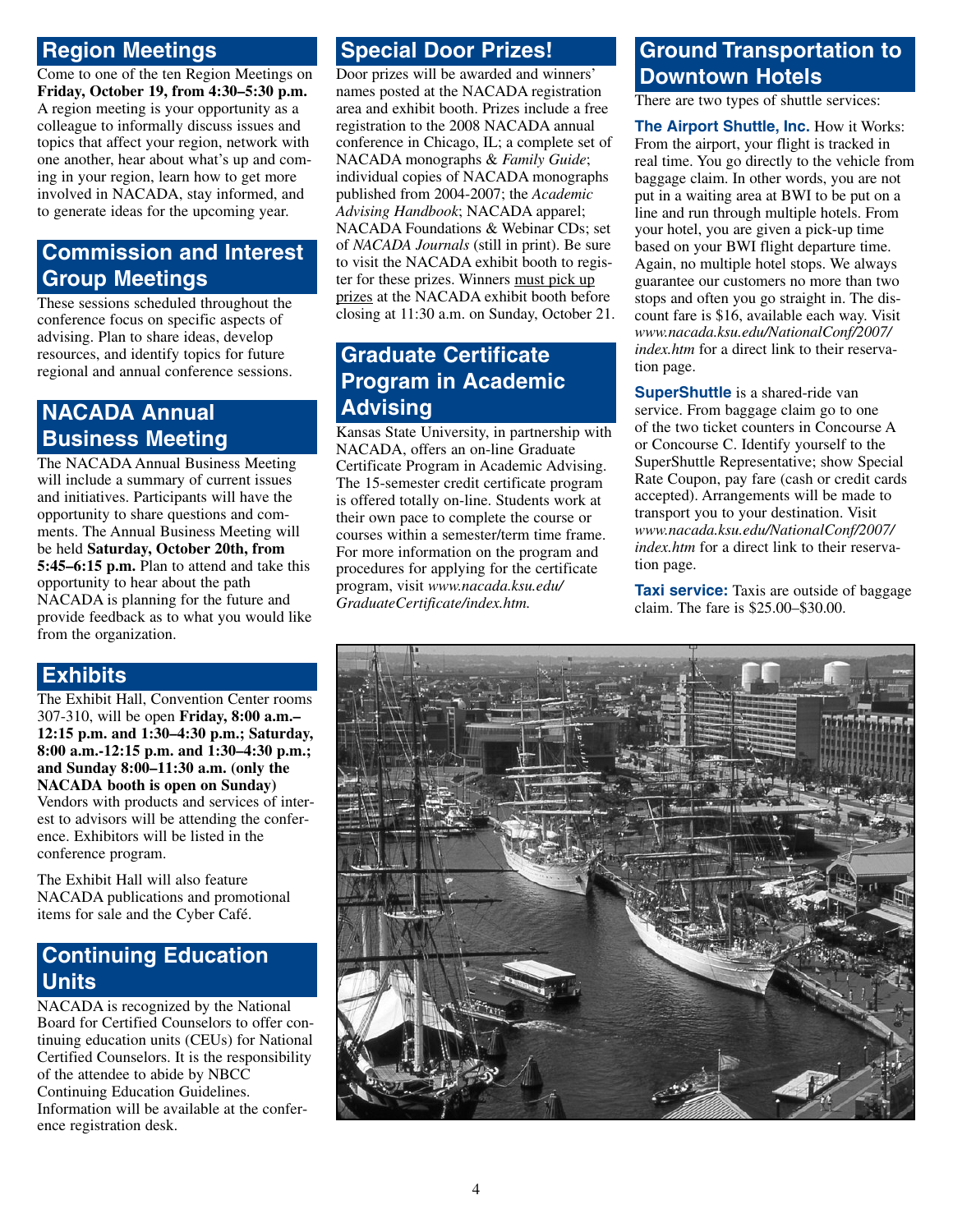#### **Conference Hotels**

The official hotels are the **Sheraton Baltimore City Center**, **Radisson Plaza Lord Baltimore**, **Days Inn Inner Harbor**, **Holiday Inn Inner Harbor**, **Hyatt Regency Baltimore**, **Marriott Inner Harbor** and the **Sheraton Inner Harbor**. **After September 20**, rooms and rates are based on availability. NACADA's room allocation at the various hotels may sell out before this date. **Make your reservations as soon as possible.** Making your reservation through the Housing Bureau via the NACADA website is the *only* way to guarantee NACADA's special room rates. They are not available through the hotels' websites or other travel websites. If you'd like to economize but don't have a roommate, click on *Sharing Hotel Accommodations* at *www.nacada.ksu.edu/NationalConf/2007/ index.htm*.

All seven official conference hotels are within 3 blocks of the Convention Center (plenary sessions, exhibits, all breakfasts, and two-thirds of the concurrent sessions held here) and the Hyatt Regency Hotel (one-third of the concurrent sessions held here).

Conference Housing will be handled by the Baltimore Area Convention and Visitors Association Housing Bureau. Do *not* contact a hotel directly to make reservations; they are unable to process individual NACADA reservations. We encourage you to make your hotel reservations early. Hotel rates and reservation instructions are at *www.nacada.ksu.edu*. Click on Annual Conference, then Hotel Information. To receive the special conference rates, all reservations must be directed to the Housing Bureau. If you have any issues when making your reservation, contact the Housing Bureau by phone (800) 282-6632, or email *conventionhousing@baltimore.org*

When you reserve your hotel room, we ask that you stay in one of the official hotels and reserve it through the official Housing Bureau. Doing so reduces meeting expenses by strengthening NACADA's "buying power" when negotiating with hotels for future rates. If NACADA does not meet its room guarantee at each hotel, penalties are charged, which in turn raises registration fees for upcoming meetings. Please support NACADA and reserve your hotel room through the Housing Bureau. Thank you for your cooperation and support.

## **Optional Tours**

If you have some free time during non-conference hours, **Baltimore Rent-A-Tour** is offering three daytime tours on **Thursday, October 18** plus Friday and Saturday evening choices. Read extended descriptions of the tours on page 40. Print the registration form at *www.nacada.ksu.edu/ NationalConf/2007/index.htm*. These tours are optional, not part of the conference.

- Tour Oriole Park and the brand-new Sports Legends museum at Camden Yards plus tour the city
- Visit Annapolis, home of the US Naval Academy
- Enjoy a motor coach and walking tour of Washington, DC's best-known landmarks, monuments and sites
- Friday evening, enjoy a sumptuous crab feast dinner while cruising the Inner Harbor
- Saturday evening, see Washington, DC's monuments and memorials on a moonlight tour

#### **Driving directions/Parking**

**Arriving by auto:** Driving directly to the convention center? Visit *http://bccenter.org/ about/map.html* for directions from various locations. Staying at a hotel? Check with your hotel for specific instructions.

#### **Parking around the convention center:**

Although the Baltimore Convention Center is unable to provide public parking to attendees, there are several options in the form of public lots and hotel parking garages located in the immediate area. Public parking can range from \$6–\$16 per day with the average rate being \$9. For additional information on available parking visit *www.baltimore.org* or *www.godowntownbaltimore.com/ parking.html*. \*Please note, the parking lots on the north side of Pratt Street between Eutaw and Howard are currently not available for public parking due to construction of the new Convention Center Hotel.

#### **AVIS Car Rental**

AVIS has arranged for special convention rates valid one week before and after the conference. Should a lower promotional rate become available, Avis will offer the lowest rate at the time of booking. You must reference NACADA's Avis Discount Number **AWD J097937** to receive the special rates.

**Call AVIS at (800) 331-1600** or your travel agent. Refer to AWD J097937. You can book online at *www.nacada.ksu.edu/ NationalConf/2007/discounts.htm*. The NACADA conference AWD number is built-in at that link.

# **Airline Discount Fares**

**American (authorization # A20H7AB):** 5% discount off the base fare, excluding federal taxes and fuel surcharges. Call: 1- (800) 433-1790 (\$10 service fee for phone reservations) or book online (no service fee) at *www.aa.com*, using the authorization number as the discount code. **Note: You or your travel agent must call** this convention reservations number, not the general airline reservation number, and reference this authorization number in order to receive the discount.

**Northwest: (WorldFile #NYUWW):** 5% discount 0-29 days in advance; 7% discount more than 30 days in advance. Call 1-(800) 328-1111(\$10 service fee per ticket for phone reservations) or book online at *www.nwa.com*. (no service fee). Under the Deals and News column and the Flights tab, click on "NWA Discount Travel E-Cert Redemption" which is located at the bottom. On the Flight Search screen, click Login. Enter your WorldPerks number or Continue to login as Guest. Complete the Flight Search section and navigate to the bottom where you will see 'Do you have an E-Cert Fare, electronic voucher or meeting agreement?' Select WorldFile number, enter NYUWW and complete your transaction.

![](_page_6_Picture_22.jpeg)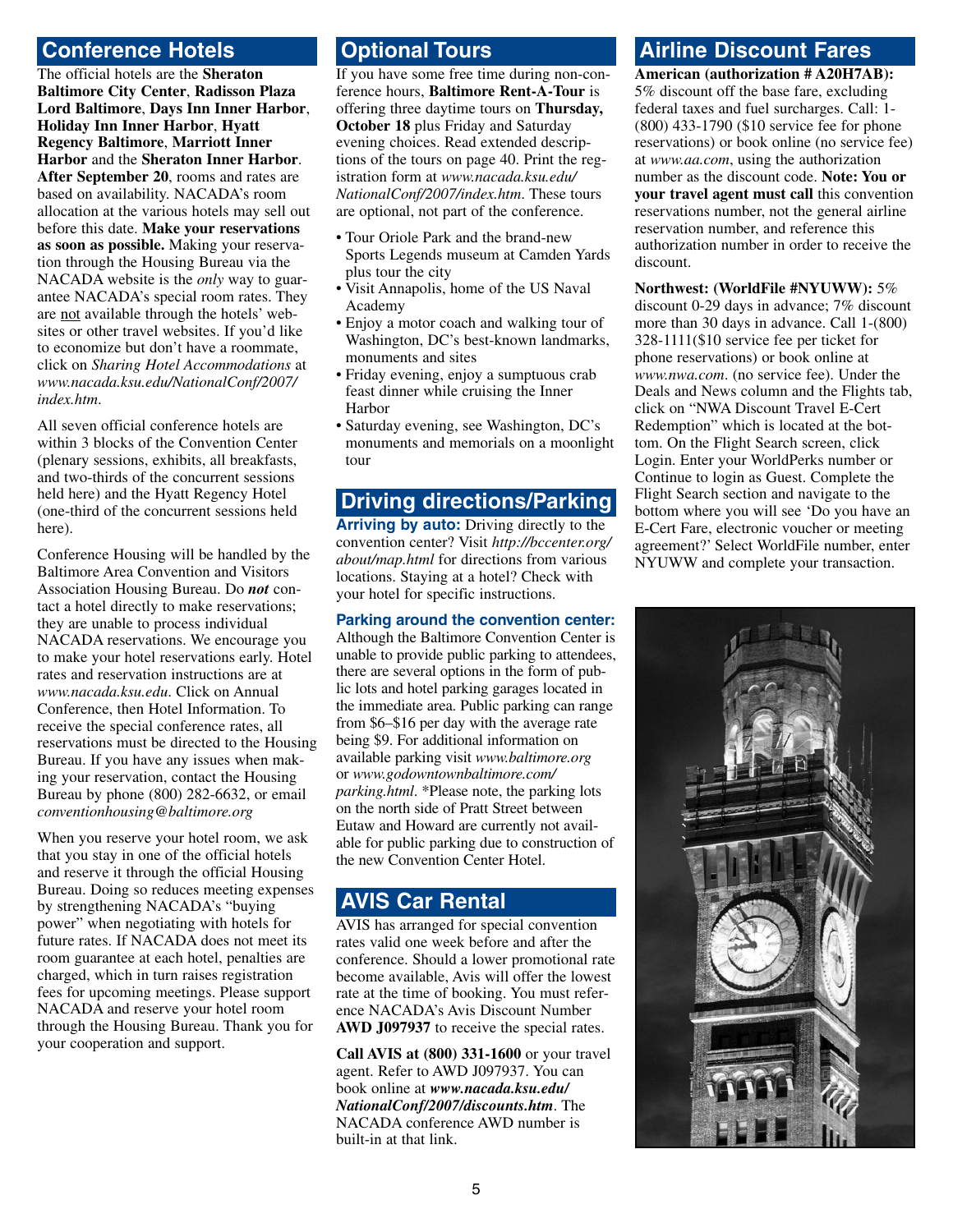#### **Keynote Speakers**

![](_page_7_Picture_1.jpeg)

**Patrick T. Terenzini** will deliver the opening keynote address, *From Myopia to Systemic Thinking*, **Thursday, October 18, 7:00 p.m.** Dr. Terenzini and Dr. Ernest Pascarella have reviewed nearly 35

years of research on how college affects students (Pascarella & Terenzini, 1991, 2005), and developed two sets of conclusions, one about how students learn and the other (more speculative) about *how colleges shape* that learning.

At Pennsylvania State University he holds appointments as Distinguished Professor of Education, Higher Education Program and Senior Scientist, Center for the Study of Higher Education. Dr. Terenzini has 30 years of experience in higher education as a teacher, researcher, and administrator. Before coming to Penn State, Terenzini held administrative and/or teaching positions at Dean College (MA), Syracuse University, the State University of New York at Albany, and the University of Georgia. He has published 100 articles in refereed journals and made numerous invited presentations at national and international scholarly and professional conferences.

His areas of expertise are the effects of college on students, institutional research and assessment of student outcomes. His professional experience and activities include current or past member of the editorial boards of *Research in Higher Education*, *The Review of Higher Education*, and *Higher Education: Handbook of Theory and Research*, Editorin-chief of *New Directions for Institutional Research* from 1984–1996 and Past President of the Association for the Study of Higher Education.

Dr. Terenzini has received the research awards of the Association for the Study of Higher Education, the Association for Institutional Research, the American College Personnel Association, the National Association of Student Personnel Administrators, and the College Personnel Associations of New York and Pennsylvania. He received the Distinguished Service Award from AIR and is a threetime winner of AIR's Forum Best Paper Award. He received the Wickenden Award from the American Society for Engineering Education for the best paper published in the *Journal of Engineering Education* in 2001 (with A. Cabrera, C. Colbeck, J. Parente, and S. Bjorklund).

Dr. Terenzini holds a Ph.D. in Higher Education from Syracuse University, a M.A.T. in English Education from Harvard University, and an B.A. in English from Dartmouth College.

![](_page_7_Picture_8.jpeg)

**Sharon Fries-Britt** will deliver the keynote address on Saturday, October 20, 8:45 a.m. She holds an appointment in the Department of Education Policy and Leadership, University of Maryland-College Park.

In the broadest sense, her area of expertise and intellectual interest's center around understanding the experiences, the retention and the impact of the college experience as it relates to students. More specifically, her focus is on the academic, social and psychological experiences students encounter during their collegiate years. Further, Dr. Fries-Britt has focused her research on the experiences of high ability minority students, specifically from academic, social and racial perspectives.

Widely published, her courses at Maryland address the effect of the changing diversity of students, faculty and staff as it creates a new set of challenges and issues for institu-

tions of higher education. Prior to her position at Maryland, Professor Fries-Britt worked for thirteen years in student affairs administration. She was a visiting professor in the Harvard Graduate School of Education. She has twenty five years of experience as a professional consultant designing and implementing seminars on race, equity and diversity in and outside of higher education. Her consulting work has served numerous colleges and universities, federal agencies, private industry and non profit organizations. She has ongoing consulting projects with Johns Hopkins University, Princeton University, the United States Secret Service, to name a few.

She has professional service on the National Advisory Board, ERIC Clearinghouse; on the Editorial Board of the *Journal of College Student Development*; and on the National Task Force for Minority High Achievement, the College Board.

Dr. Fries-Britt holds a Ph.D. in Education Policy and Leadership from the University of Maryland, a M.A. in College Student Personnel from the Ohio State University, and a B. S. in Family Studies from the University of Maryland.

![](_page_7_Picture_15.jpeg)